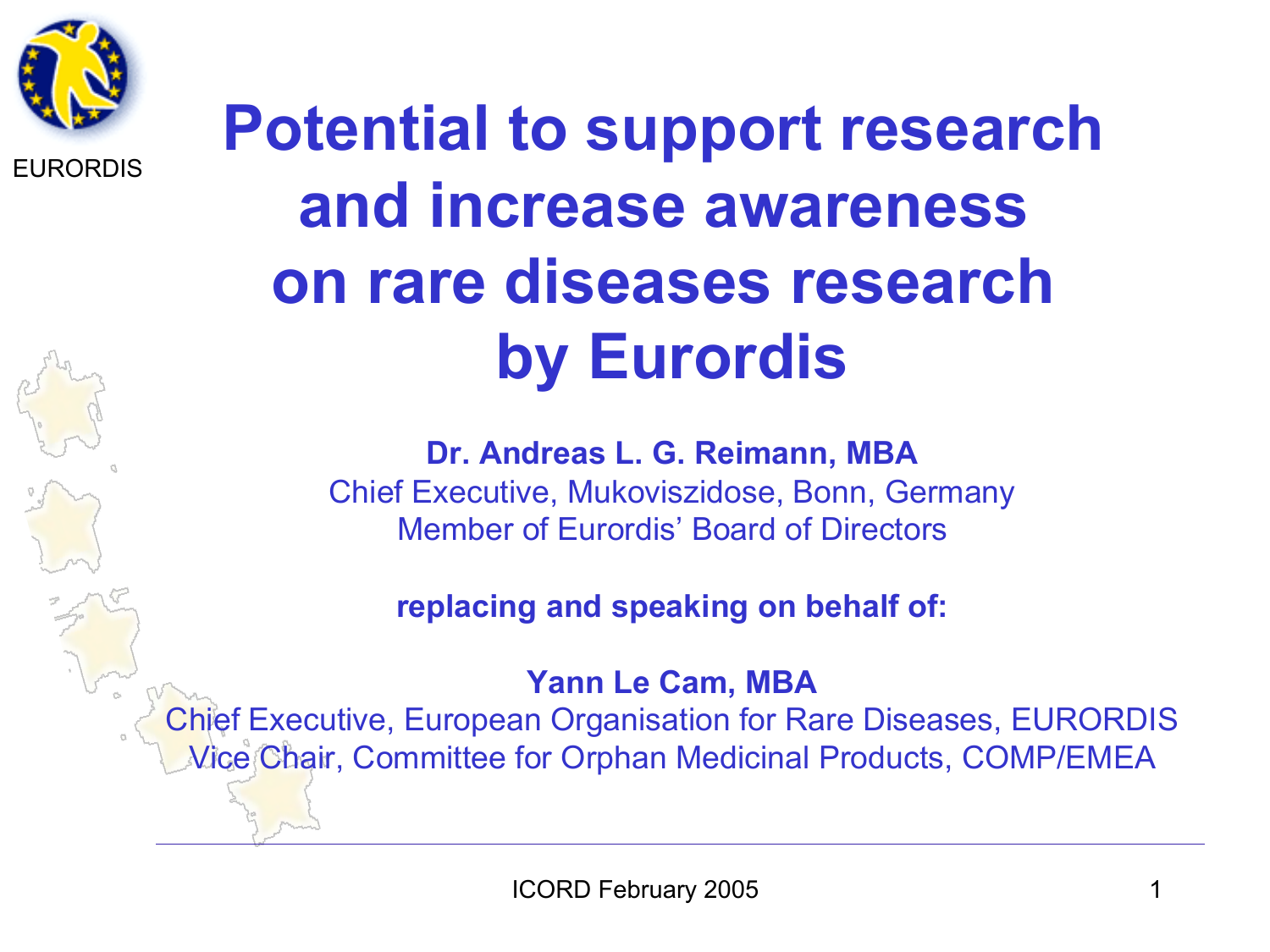

# A patient-driven European alliance of patient organisations

- Founded in 1997 by 4 patient groups:
- Non Governmental Organisation, Not for Profit, Independent
- A membership based organisation:
	- 225 members in 23 countries
	- Covers over 1000 rare diseases
	- Represents millions of People Living With Rare Diseases
- A pan-European active network:
	- Board 12 members. 8 countries. 8 patients or parents. All representatives of patients groups.
	- Over 60 volunteers from various patient groups are involved in Eurordis' activities through task forces, steering committees, etc
	- Over 400 patient groups have participated to Eurordis' activities in 2003-2004: projects, surveys, conference, trainings, experts…

www.eurordis.org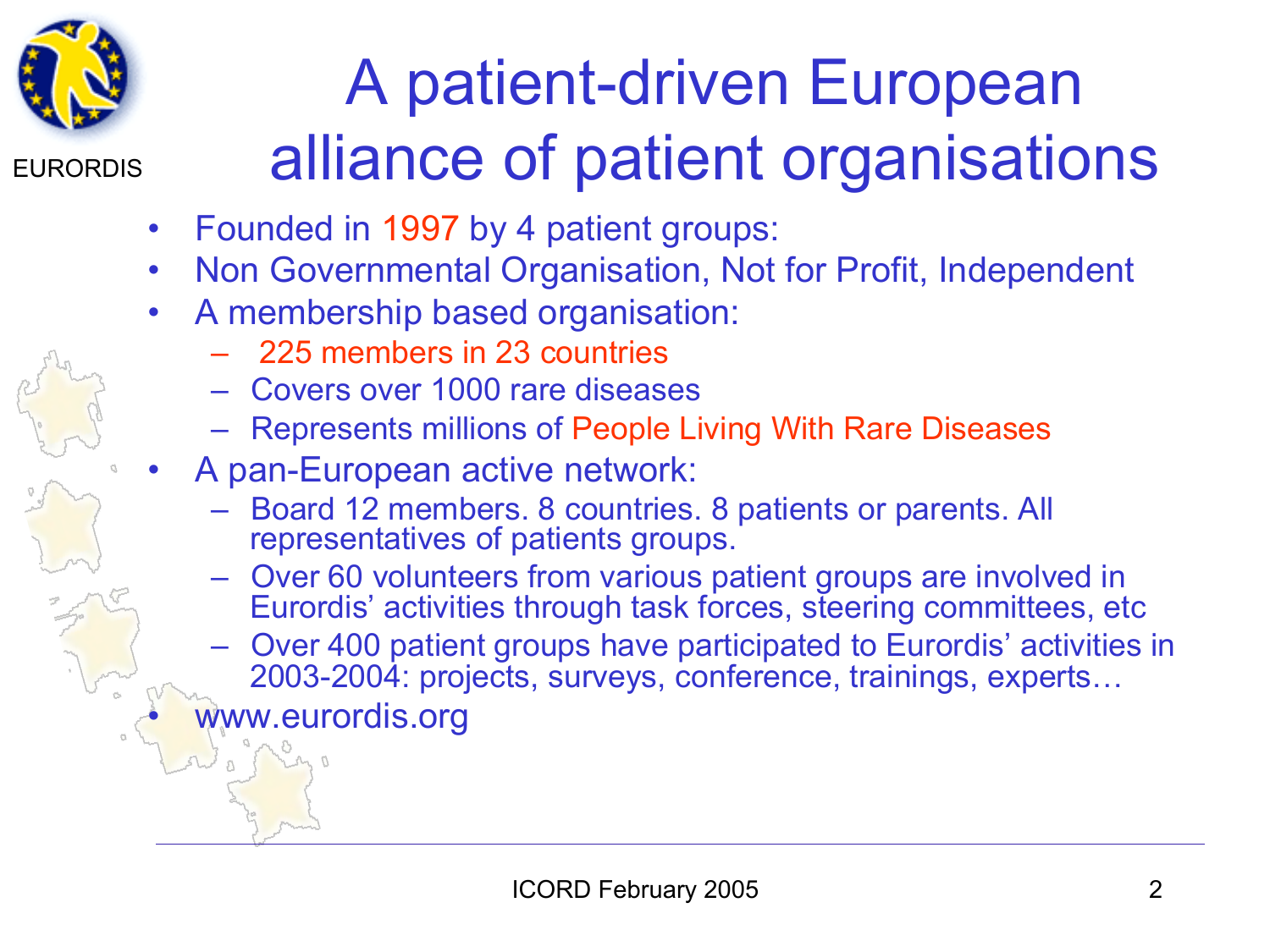



### Eurordis' mission is

to build a strong pan-European community of patient organisations and people living with rare diseases, to be their voice at the European level, and – directly or indirectly –

to fight against the impact of rare diseases on their lives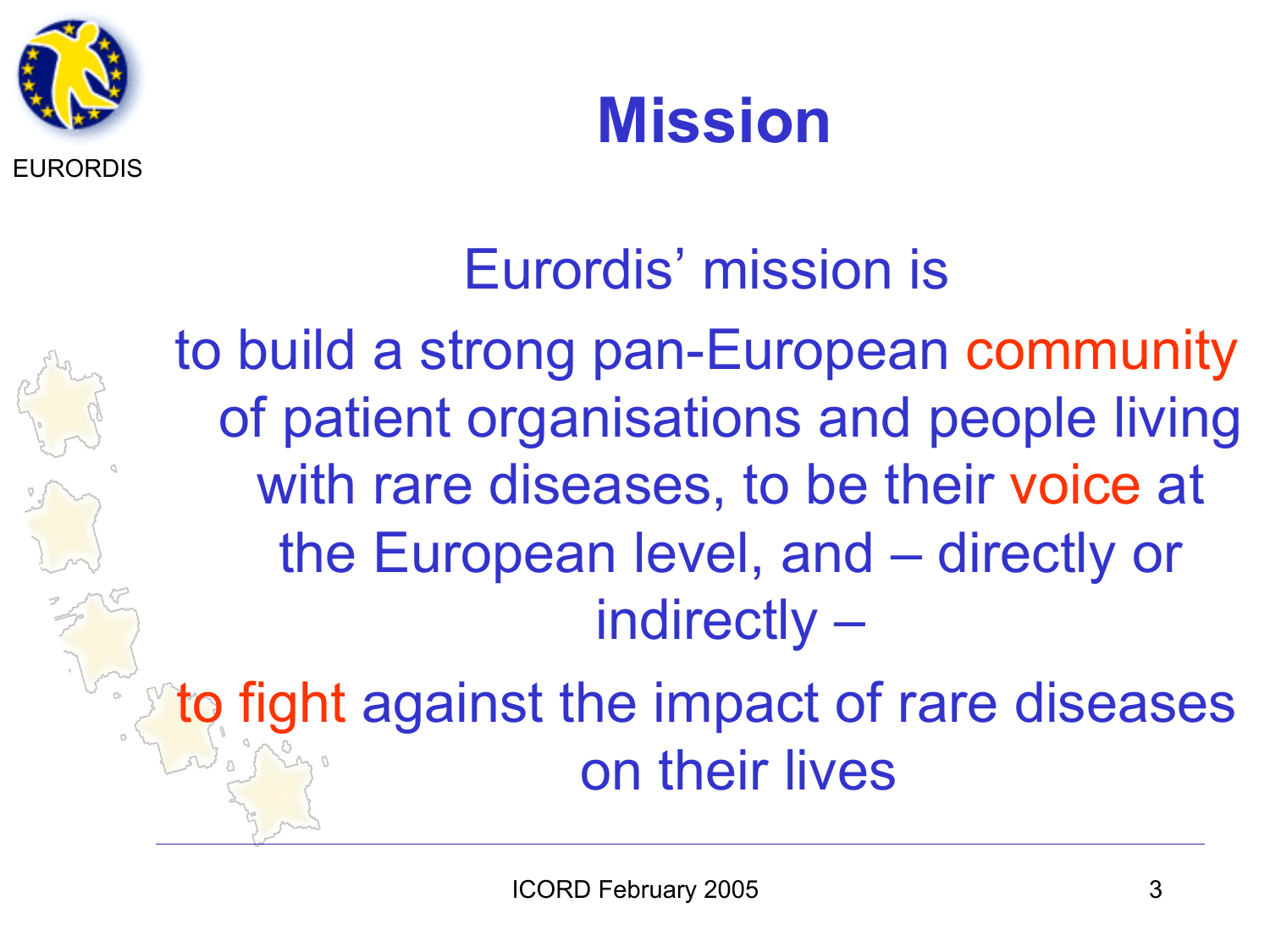

# The patient-centred Health Care-Value Chain

| Identification of "true" unmet needs                                                                                                                              |                   |                                                                    |                                    |       |  |  |
|-------------------------------------------------------------------------------------------------------------------------------------------------------------------|-------------------|--------------------------------------------------------------------|------------------------------------|-------|--|--|
| <b>Access to information</b>                                                                                                                                      |                   |                                                                    |                                    |       |  |  |
| Training of HC-Providers & Quality Management                                                                                                                     |                   |                                                                    |                                    |       |  |  |
| Prevention                                                                                                                                                        | <b>Diagnosis</b>  | <b>Availability &amp; Access</b><br><b>Therapeutic options</b>     | Research &<br><b>Development</b>   | Value |  |  |
| <b>Healthier life Earlier</b>                                                                                                                                     | treatment<br>MB O | Effective and acceptable<br>treatment that addresses<br>true needs | Improved<br>therapeutic<br>options |       |  |  |
| quality and location of HC-providers, reimbursement, co-payments,<br>regulatory environment, research-incentives and -opportunities<br><b>ICORD February 2005</b> |                   |                                                                    |                                    |       |  |  |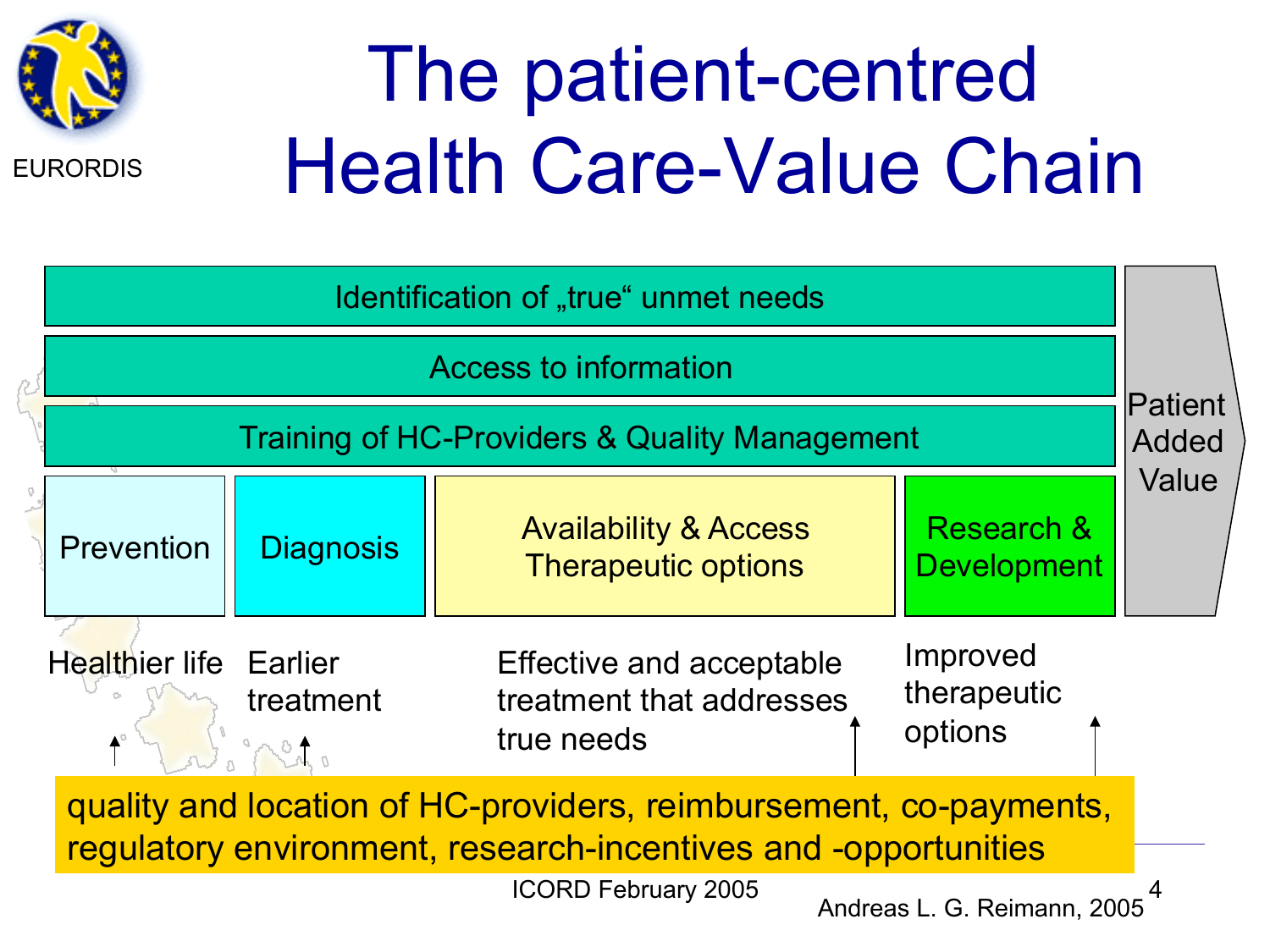

# Take home message 1

- It is the value to the individual patient, that counts when
	- providing health care services
	- doing research
	- developing new therapeutic options
- Moving from a product-centred to a patient-centred view!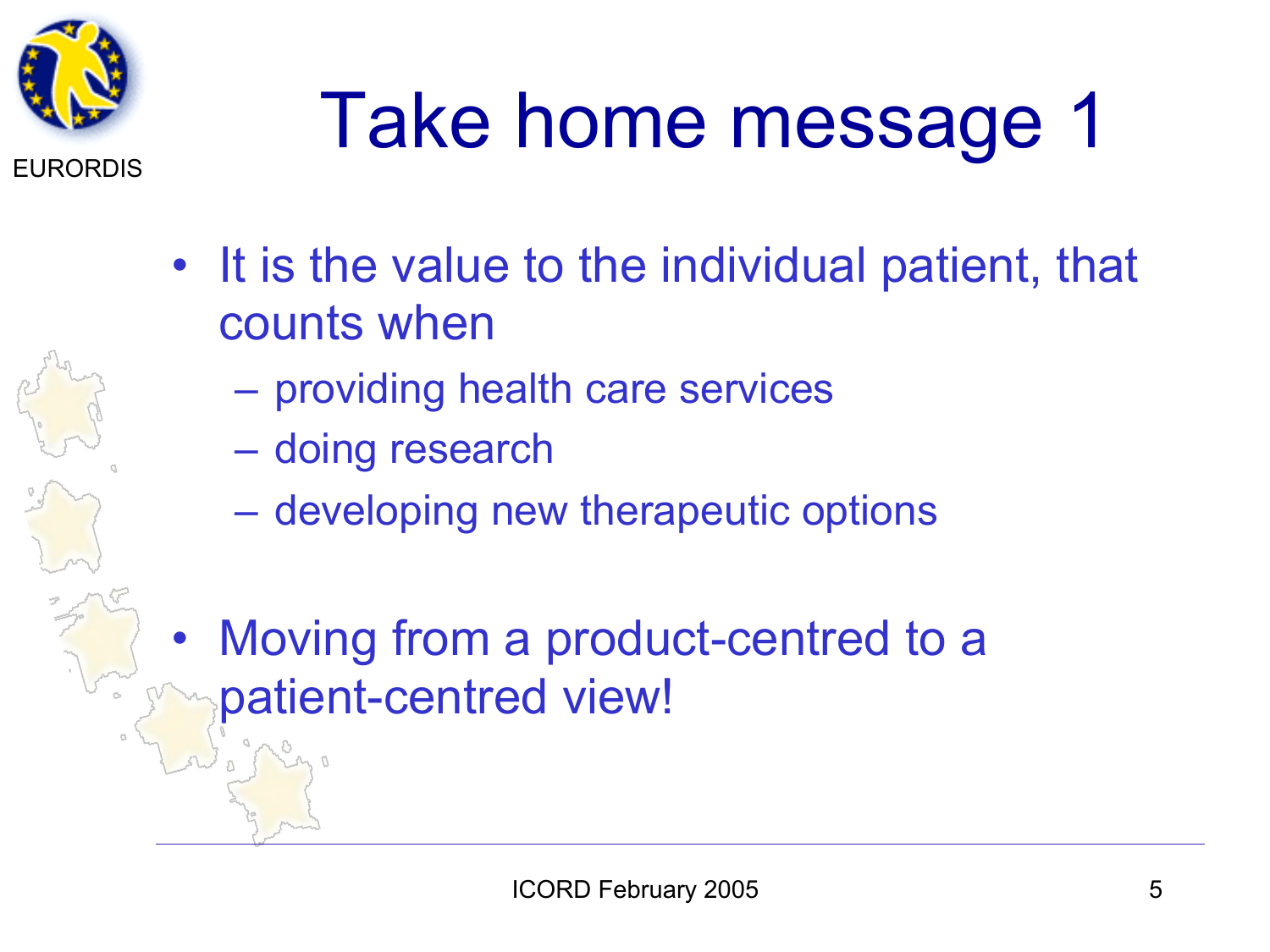

#### What patient organisations can do to foster research and awareness for rare diseases ?



An Overview of Actions by Patient Organisations based on a survey conducted by Eurordis between September-December 2003

ICORD February 2005 6

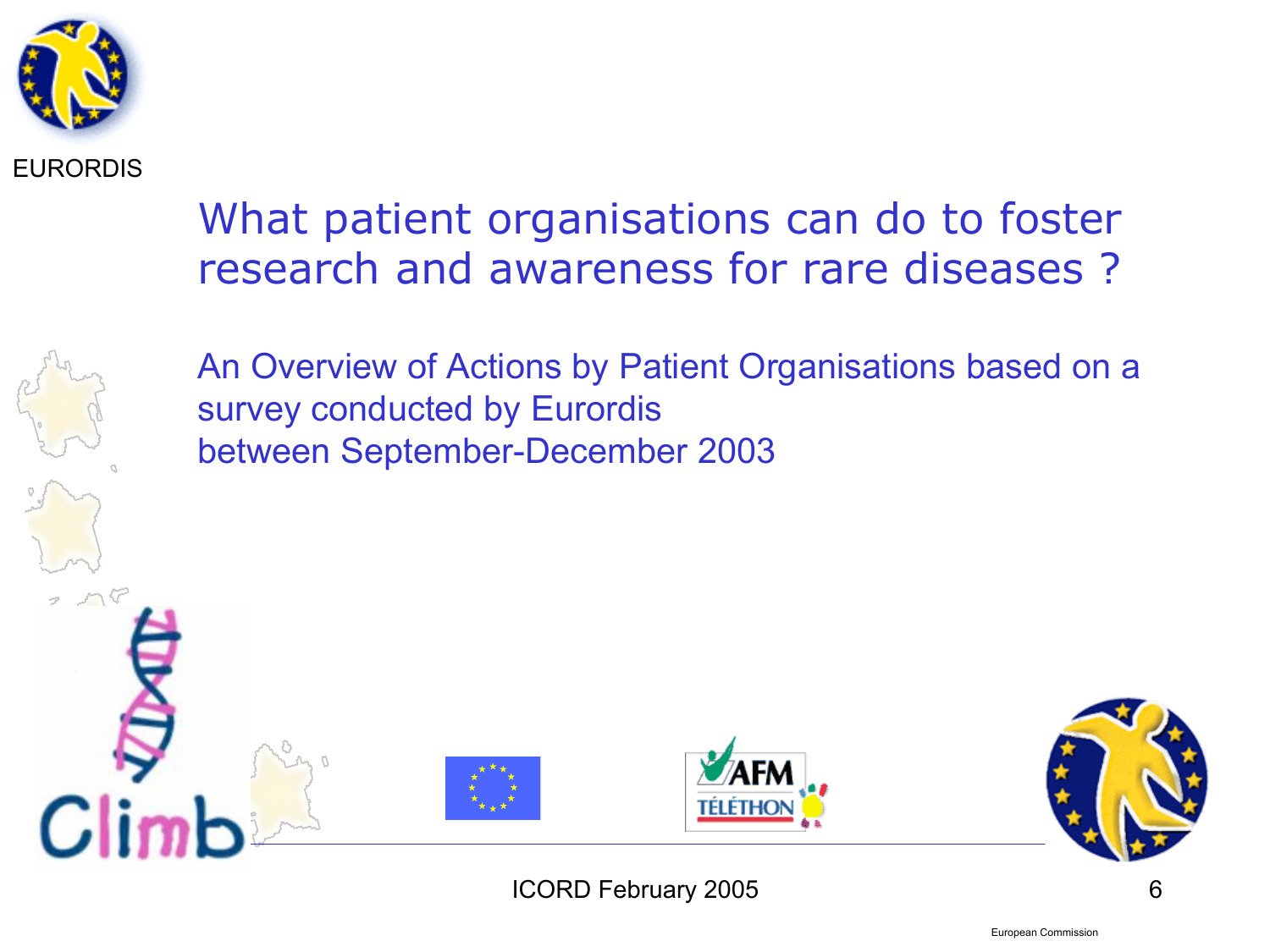|                                   | <b>Regions</b>                   | <b>Number of</b><br>questionnaires<br>analysed | % of total     | <b>18 co</b>      |  |  |
|-----------------------------------|----------------------------------|------------------------------------------------|----------------|-------------------|--|--|
|                                   | Northern Europe                  | 21                                             |                | Q1. In which coun |  |  |
|                                   | Estonia<br>Denmark               | 20                                             | 6<br>5         |                   |  |  |
|                                   |                                  | $\mathbf{1}$                                   | 0*             |                   |  |  |
|                                   | EUFRetherlands                   | 19                                             | 5              |                   |  |  |
|                                   | Sweden                           | 12                                             | 3              |                   |  |  |
|                                   | <b>Total Northern Europe</b>     | 73                                             | 19             | Central and       |  |  |
|                                   |                                  |                                                |                |                   |  |  |
|                                   | <b>Western Europe</b><br>Belgium | 31                                             | 8              | Western Eur       |  |  |
|                                   | France                           | 92                                             | 25             |                   |  |  |
|                                   | <b>Great Britain</b>             | 24                                             | 6              |                   |  |  |
|                                   | Ireland                          | 6                                              | $\overline{2}$ | Southern Eu       |  |  |
|                                   | Total Western Europe             | 153                                            | 41             |                   |  |  |
|                                   |                                  |                                                |                | Northern Eu       |  |  |
|                                   | Southern Europe                  | 37                                             | 10             |                   |  |  |
|                                   | Italy<br>Portugal                | 3                                              | $\mathbf{1}$   |                   |  |  |
|                                   | Spain                            | 46                                             | 12             |                   |  |  |
|                                   | <b>Total Southern Europe</b>     | 86                                             | 23             |                   |  |  |
|                                   |                                  |                                                |                |                   |  |  |
|                                   | Central / Eastern Europe         |                                                |                |                   |  |  |
|                                   | Austria                          | $\mathbf{1}$                                   | 0*             |                   |  |  |
|                                   | Czech Republic                   | $\mathbf{1}$                                   | 0*             |                   |  |  |
|                                   | Germany                          | 36                                             | 10             |                   |  |  |
|                                   | Hungary                          | 12                                             | 3              |                   |  |  |
|                                   | Switzerland                      | 9                                              | $\overline{2}$ |                   |  |  |
|                                   | Total Central / Eastern Europe   | 59                                             | 15             |                   |  |  |
|                                   | <b>USA</b>                       | $\mathbf{1}$                                   | 1              |                   |  |  |
|                                   | Total                            | 372                                            | 100            |                   |  |  |
| * Less than 0.5%                  |                                  |                                                |                |                   |  |  |
| Origin of analysed questionnaires |                                  |                                                |                |                   |  |  |
|                                   | Ó<br>West<br>43%                 |                                                |                |                   |  |  |
|                                   | Ó                                | South                                          |                |                   |  |  |
|                                   |                                  | 23%                                            |                | 3(1%)             |  |  |
|                                   |                                  |                                                |                |                   |  |  |
|                                   |                                  |                                                |                | 46 (12%)          |  |  |
|                                   |                                  |                                                |                |                   |  |  |
|                                   | <b>North</b>                     | Central / East                                 |                |                   |  |  |
|                                   | 19%                              | 15%                                            |                |                   |  |  |
|                                   |                                  |                                                |                |                   |  |  |
|                                   | <b>ICO</b>                       |                                                |                |                   |  |  |
|                                   |                                  |                                                |                |                   |  |  |

### **auntries involved**

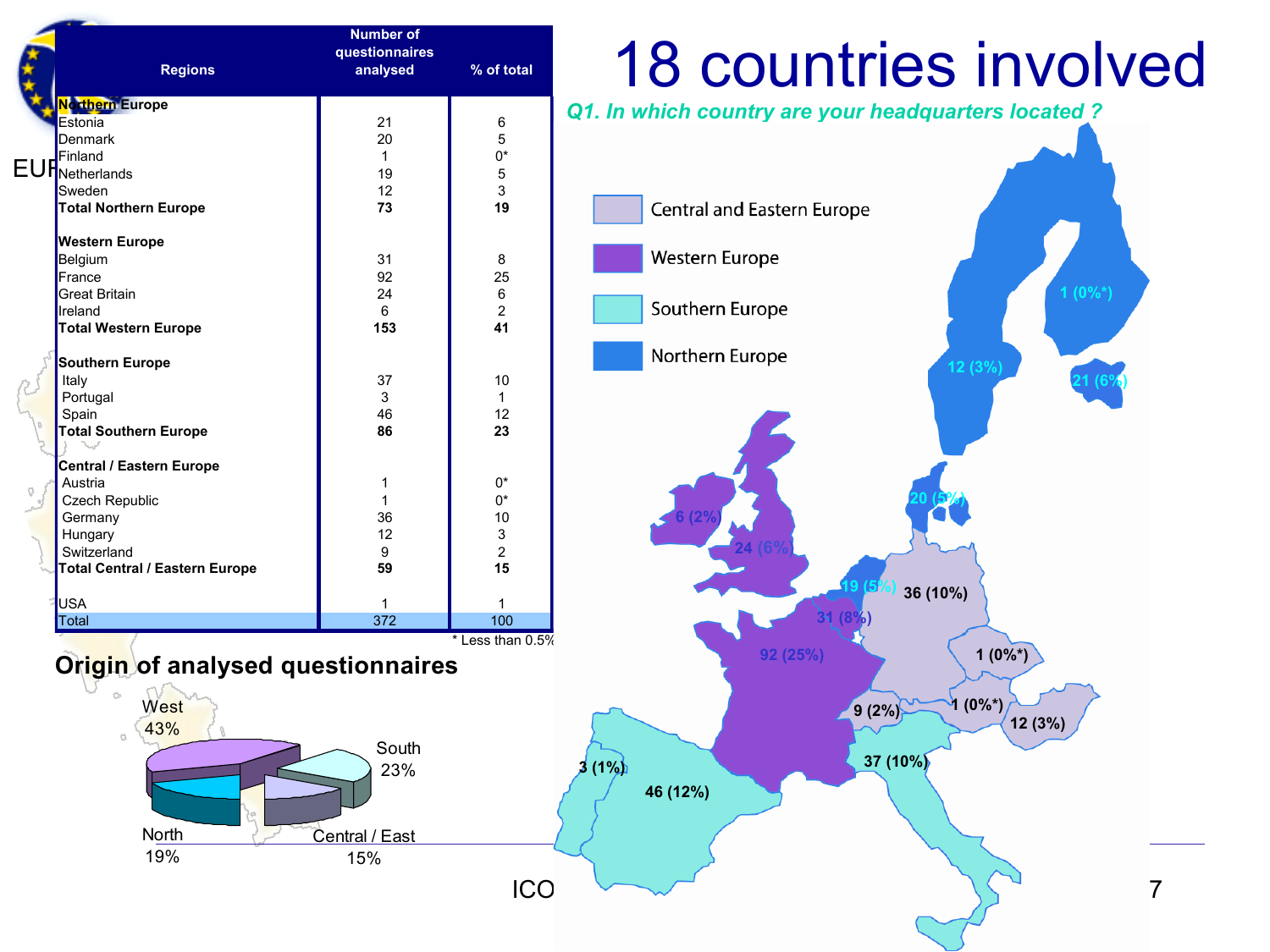

## Patient Org' Emphasis on research: room for improvement

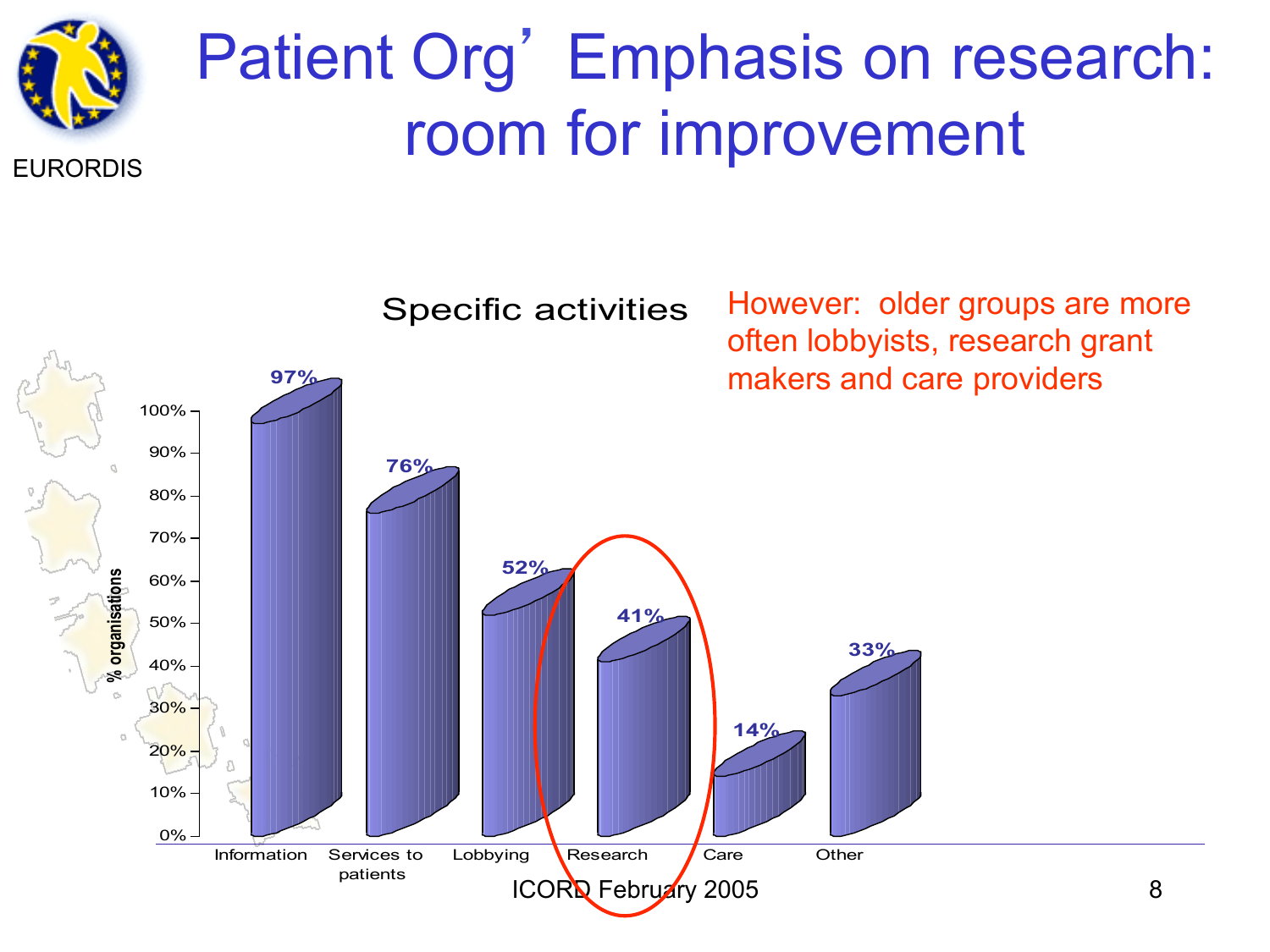

# Funding: members & private donors

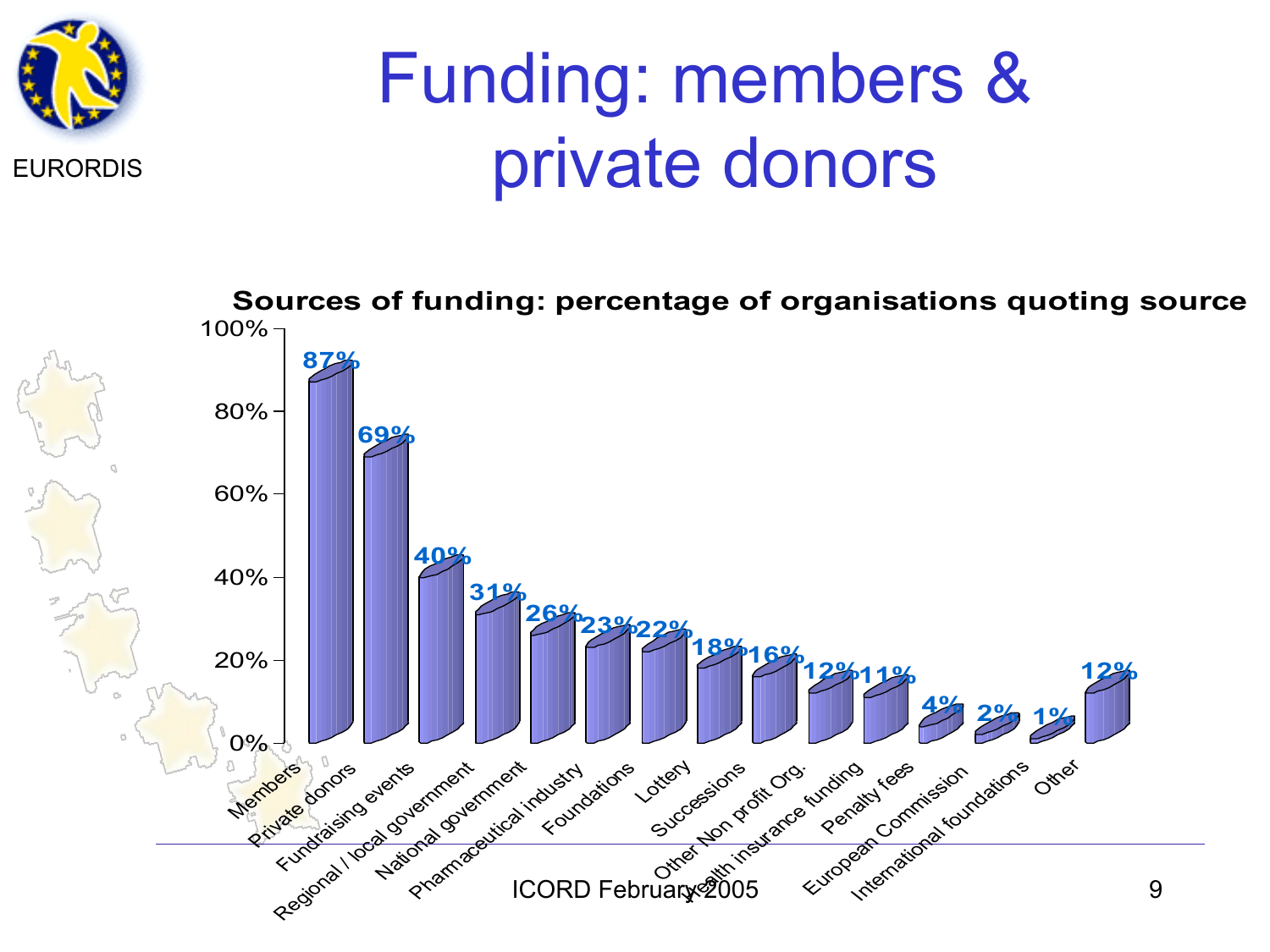

# Strong patient organisations are…

- **Empowering** rare disease patient groups,
	- **Advocating** rare diseases as a public health issue,
- **Raising awareness** for rare diseases
- **Improving access to information, treatment and care**
- **Encouraging good practices**
- **Fostering rare disease research**
- **Supporting development** of treatments/orphan drugs,
- **Improving quality of life** through patient support, social, welfare and educational services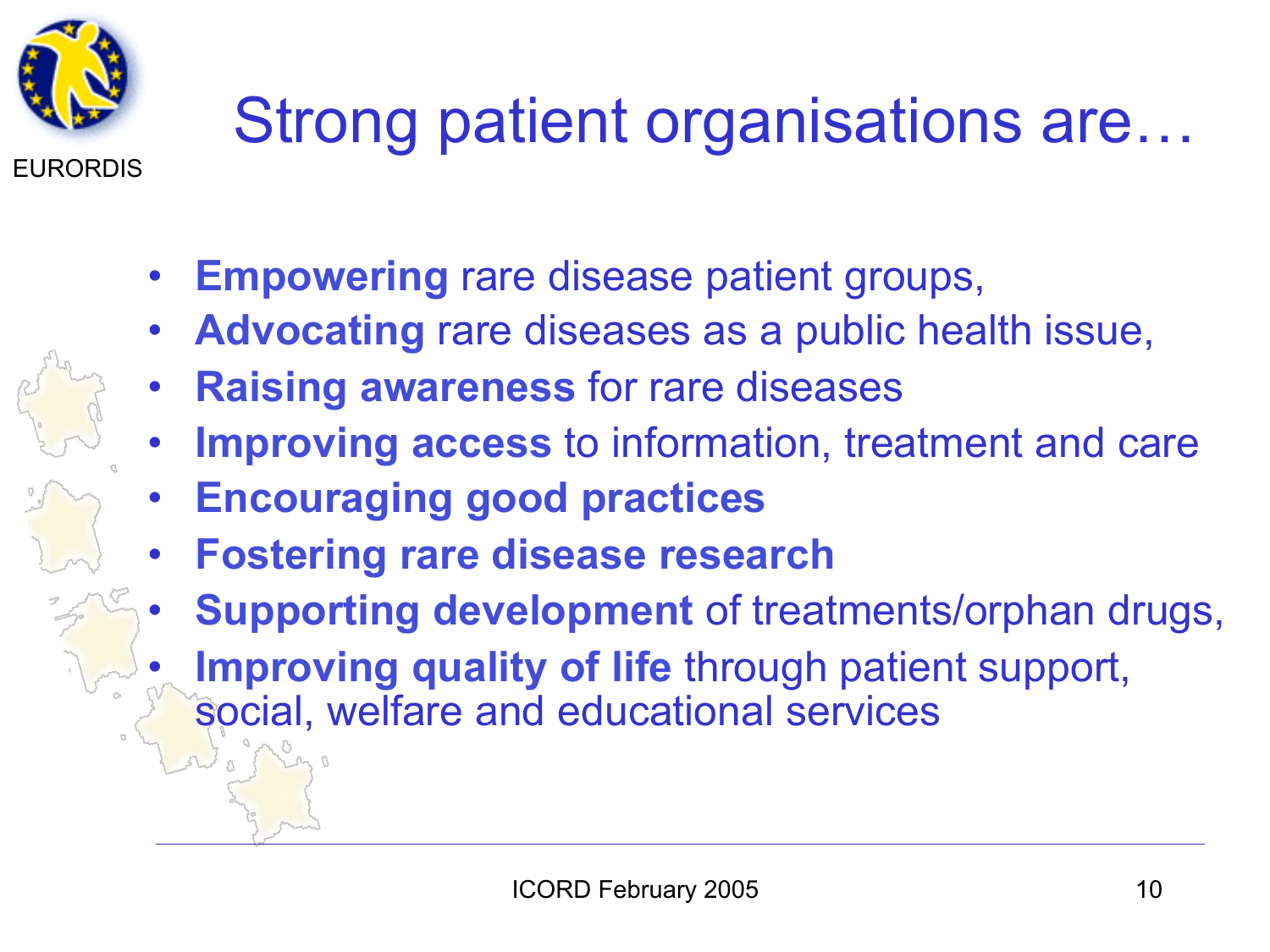

# Take home message 2

- Direct support or funding of research is important but not the top priority for patient organisations yet.
- Funding comes from members and private donors mostly.
- Strong patient organisations are of essence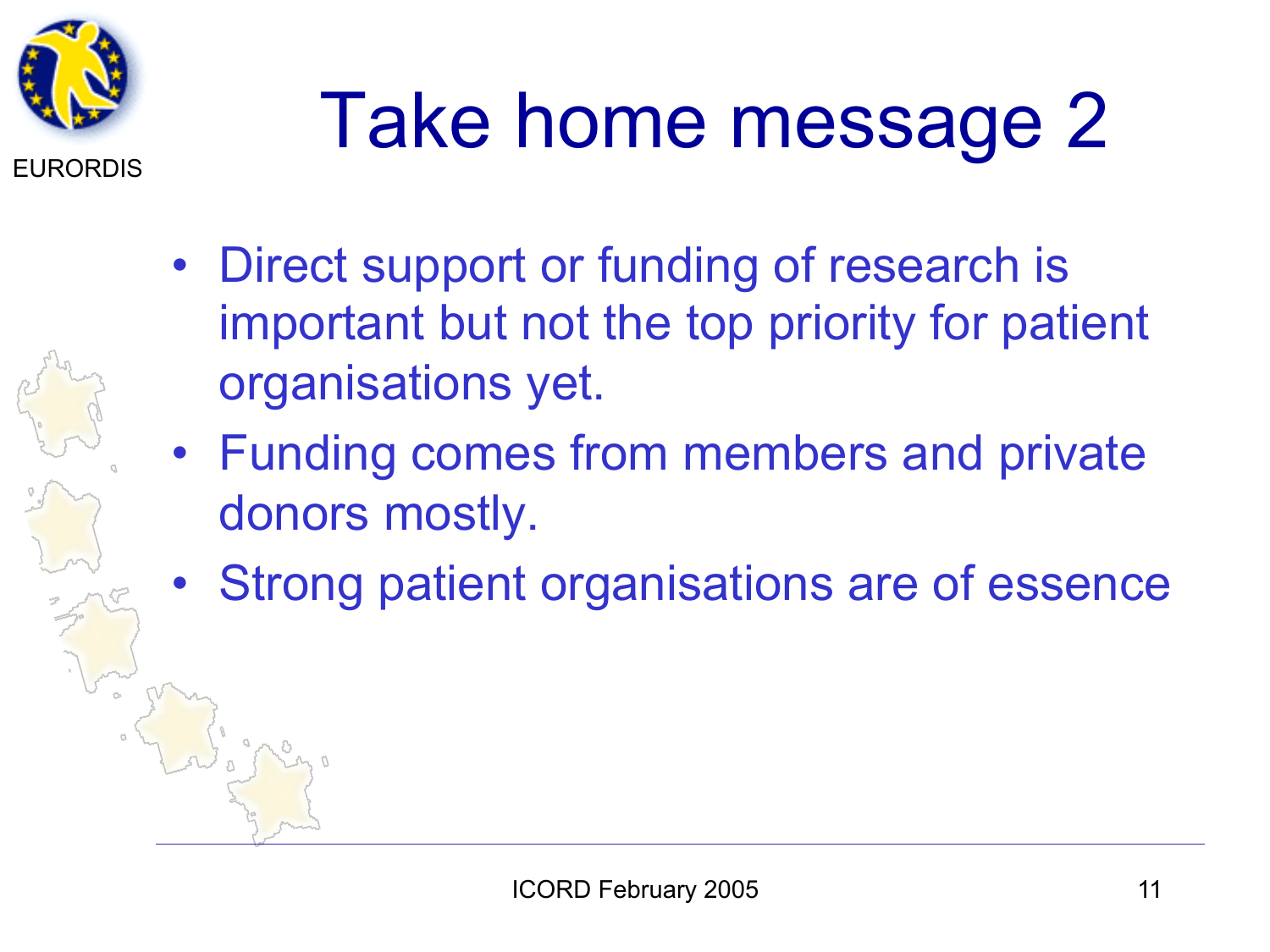

EURORDIS Fostering awareness and research for rare diseases

> *"To achieve the quickest access to as many safe, efficient, and affordable, new treatments for all rare disease patients in the EU"*

- Participating actively in the regulatory process
- Advocating in the interest of the RD-community
- Partnering with academia and industry
- Driving research projects
- Undertaking public-health research through patient-organisation networks
	- **Empowering patient organisations**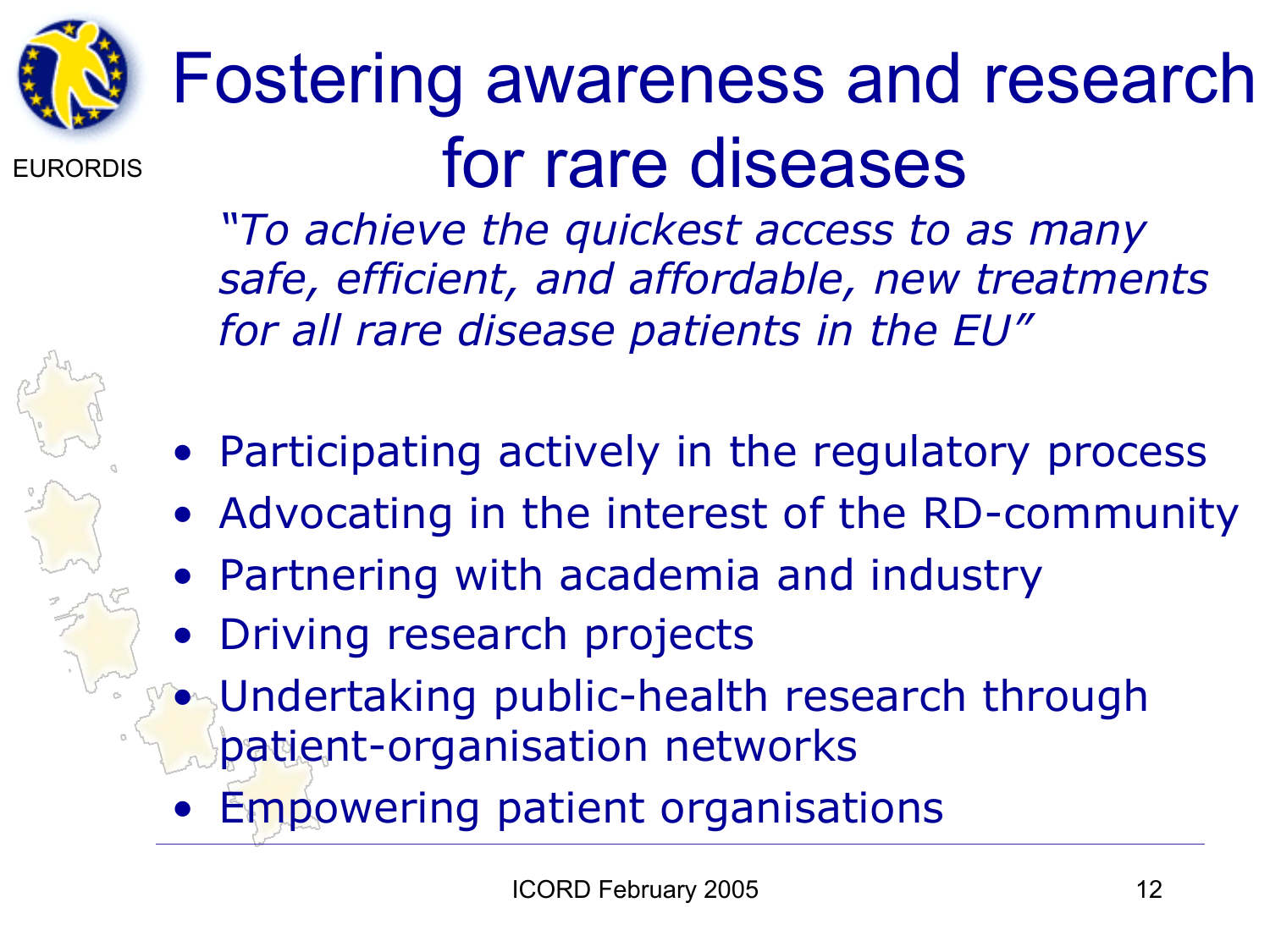

# An evolving partnership with regulatory authorities

- Active Role at EMEA
	- COMP (2+1), COMP WG Interested Parties (3)
	- CHMP WG Patient Organisations (3)
- Providing patient & medical experts
	- Protocol Assistance: regular participation since 2004
	- Risk Benefit Assessment reports: first cases
	- Risk Management Programmes e.g. Thalidomide, ongoing
	- Over 50 rare disease patient representatives have
		- taken part into EMEA activities in the last 5 years thanks to Eurordis and with EMEA support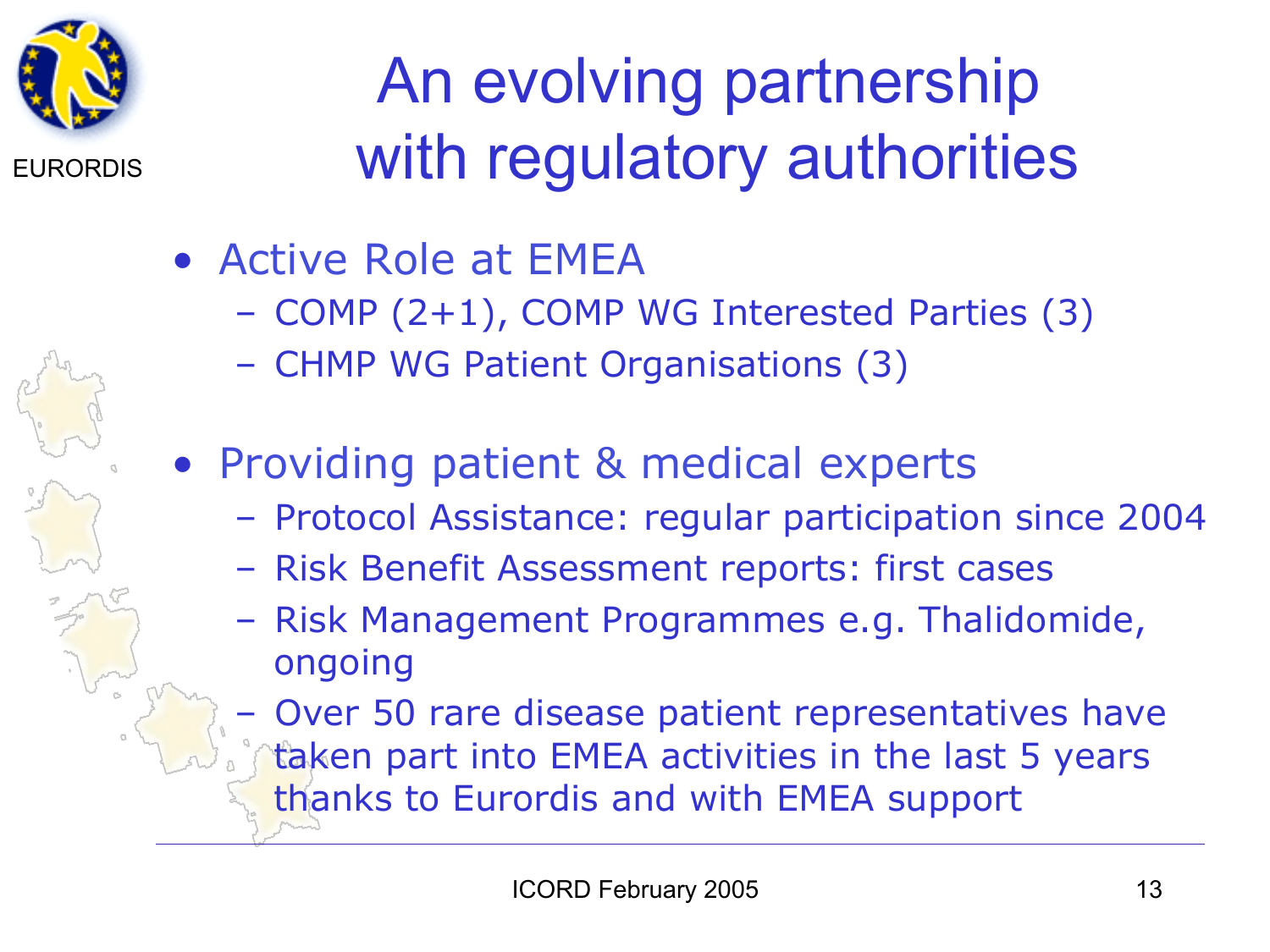

### **Advocacy**

- EURORDIS
- Why?
	- To promote rare disease as a public health issue,
	- To raise rare diseases awareness of policy makers
	- To bring forward concrete proposals
- How?
	- Regular interaction with policy makers and other partners
	- Position Papers, Official Comments, Letters
	- Internal European Public Affairs Committee in place
- What?
	- EU public health policy & RD: EU Health Policy Forum, DG Health Rare Disease Task Force, European Patient Forum
		- EU drug policy: orphan drugs regulation, future paediatric
		- drugs regulation, new pharmaceutical legislation
		- EU research policy & RD: FP6, FP7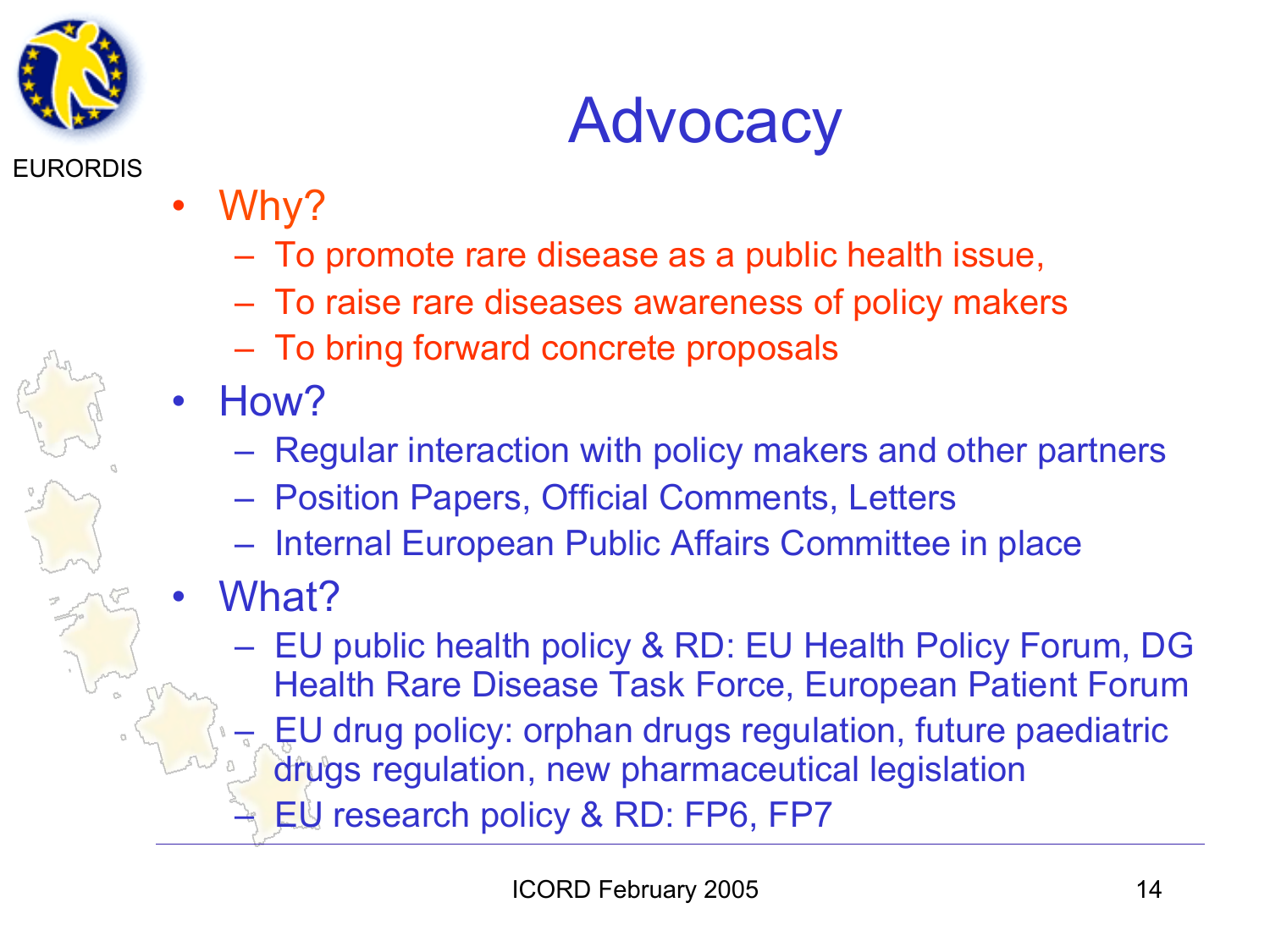

## An ongoing example of research advocacy action

- 7th Framework Programme: raising awareness on the need for more basic and clinical rare disease research, more EU public funding, more coordination, more competitive research, on key priorities
- Regular proposal and comments sent in 2004
- A recent Eurordis Position Paper based on collaborative work with the working group on research for the French Rare Disease Health Plan and further internal consultation with our European Public Affairs Committee
- A dissemination to key people and a broad dissemination through Eurordis' electronic newsletter in 5 languages
- A Discussion Forum on Eurordis Website, open to members and all interested parties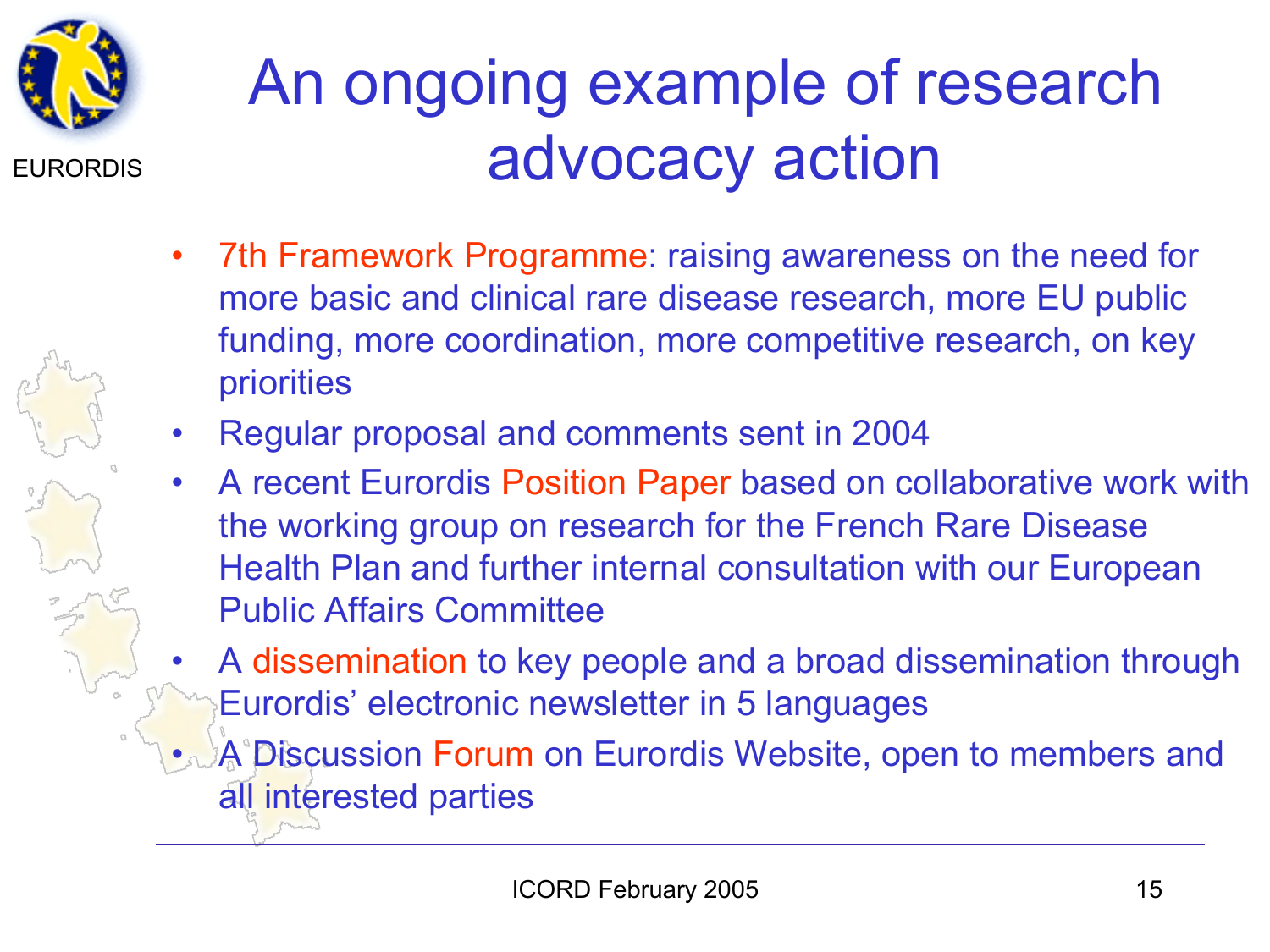

### A common market = equal access to treatment ?

**As for the Eurordis survey 2003, EU Member states do not provide access to all orphan products authorised prior to January 1st 2004.**

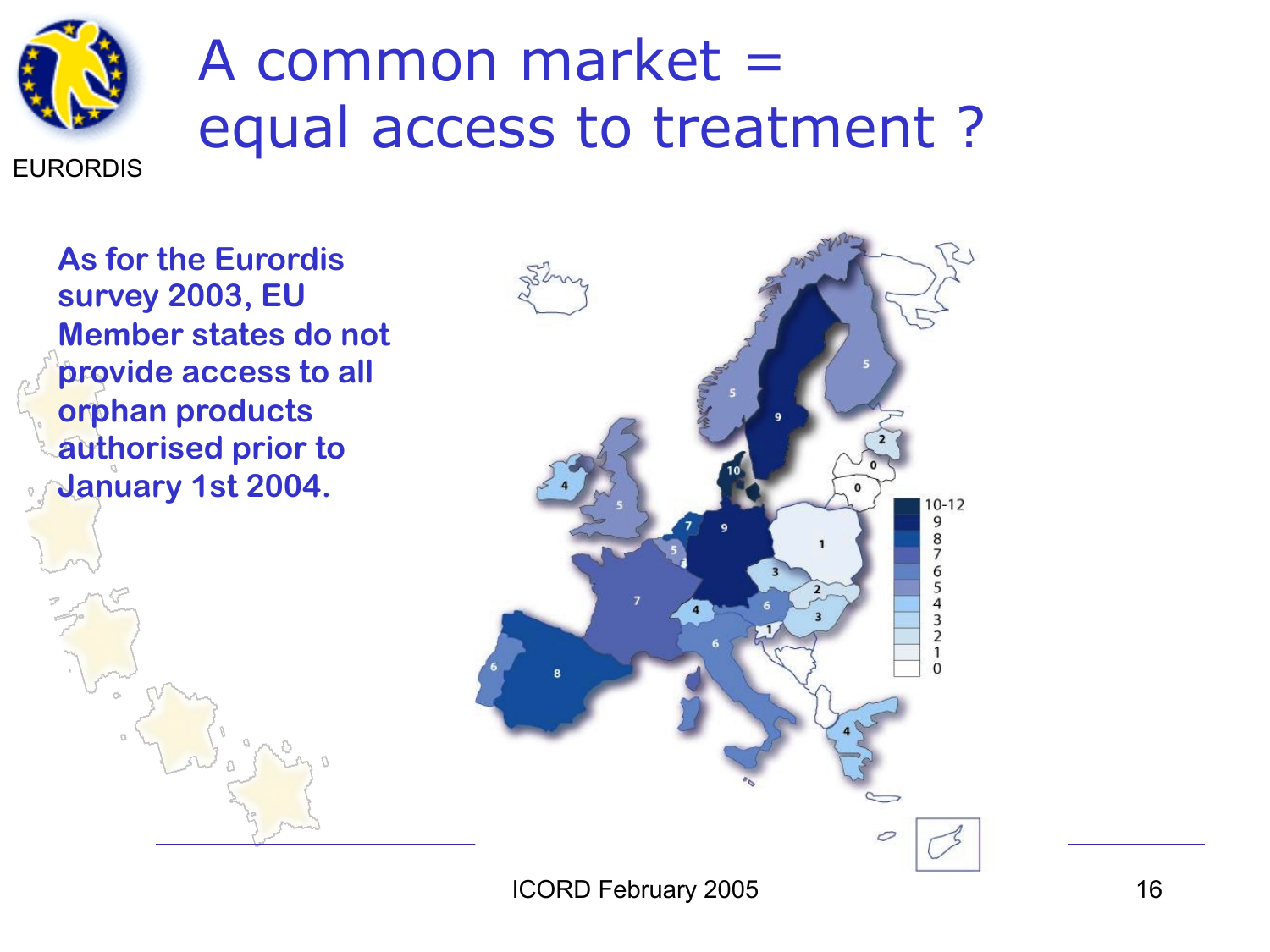

Partnering with industry, academia and regulators

- COMP Working Group of Interested Parties
	- 3 representatives from EMEA, COMP, Eurordis, EBE, academia
- Eurordis Round Table of Companies
	- created End 2004, with initial membership of 15 companies and with two workshops each year on targeted topics and regular information,
- European Platform for Patient Organisations, Science and Industry (EPPOSI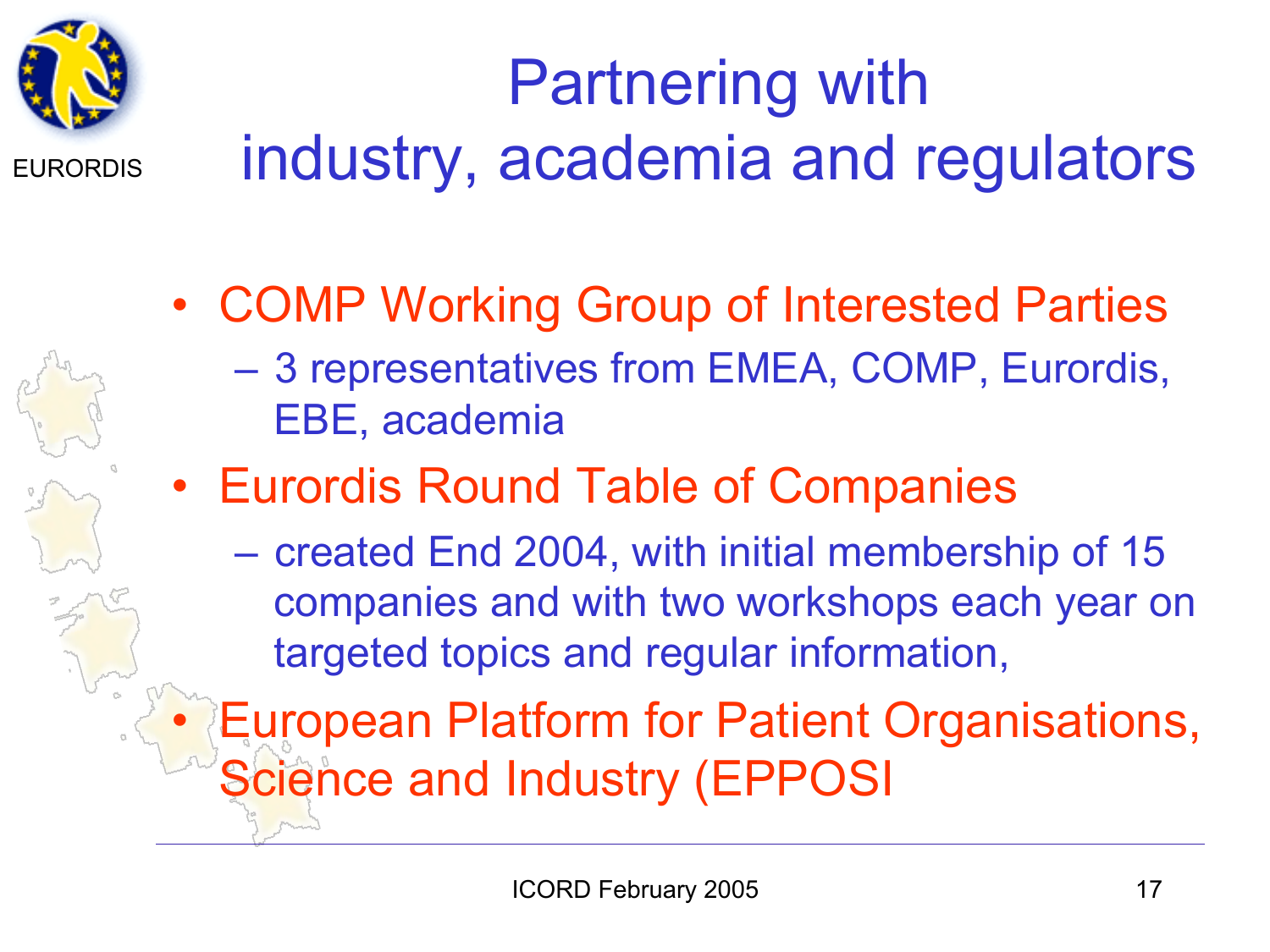

# Research project leader/partner

#### • **EuroBioBank (FP 5)**

- Eurordis coordinates a European network of DNA, cells and tissue banks for RD with 16 partners including 12 Biological Resources Centres in 8 countries
- Objective: making biological samples available to research
- **Orphan Platform 2004-2005 (EU FP6 Funding, leader: Segolène Aymé)** 
	- Eurordis is a full partner
	- Objective: making information on ongoing rare disease research programmes available and strenghtening cooperation with industry (OrphanXChange)
- **Further Projects in planning**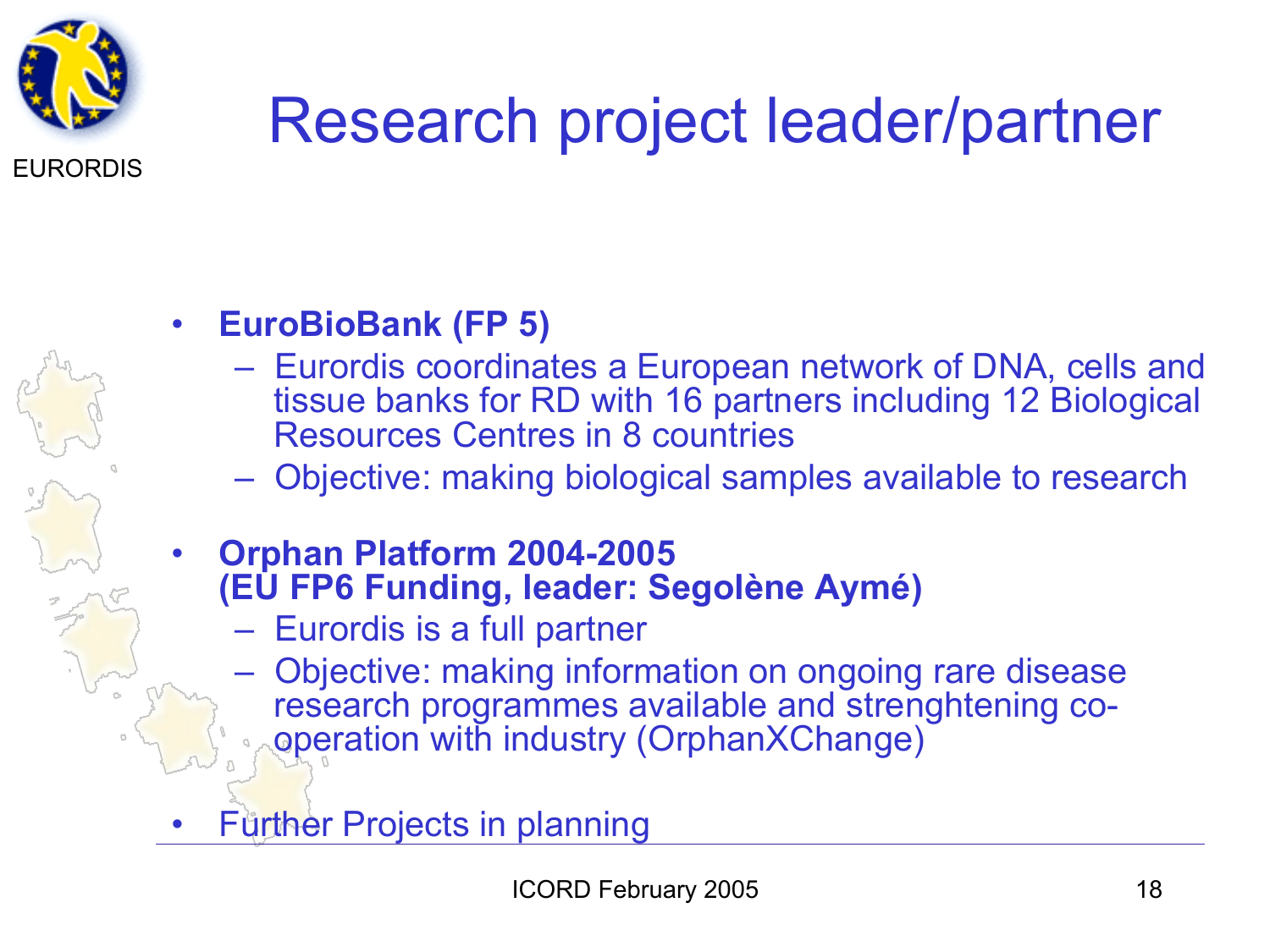

# Public health research through rare disease patient organisations

### • **EurordisCare 1:**

- survey on access to care
- 17 MS, 6 rare diseases, 50 associations
- **EurordisCare 2:** 
	- Survey on access to diagnosis
	- 21 MS, 9 rare diseases, 70 associations
	- 12 languages
	- 6000+ questionnaires filled by patients & families, being analysed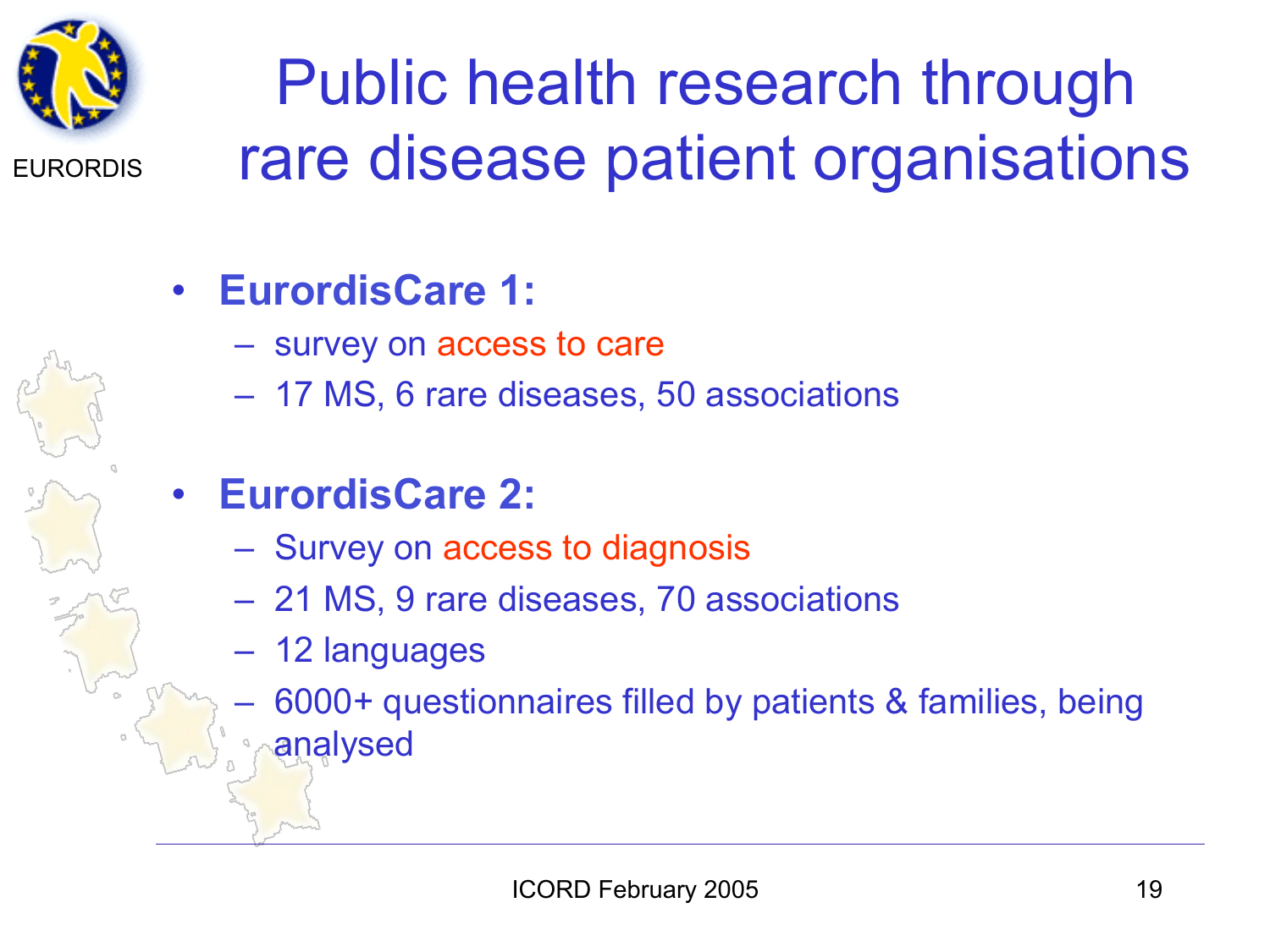

# Empowering patient organisations

- "Understanding Clinical Trial Protocols" in 2004: 10 sessions for a total of 98 trainees, in partnership with Inserm
- 
- "Understanding Clinical Trial Protocols"in 2005:
	- 4 additional sessions in France with Inserm;
	- Transfer to Spain in Partnership with Fondacion Doctor Robert/ Autonomous University of Barcelona + Carlos III + Feder;
	- Ongoing discussion in Italy
- "Understanding Clinical Trial Protocols"in 2005: 2 pilot sessions for in depth 2 days training based on case study • **"How research works?" In 2005: 1or 2 pilot seminars with Inserm.** If successful will be transferred to other countries in following years.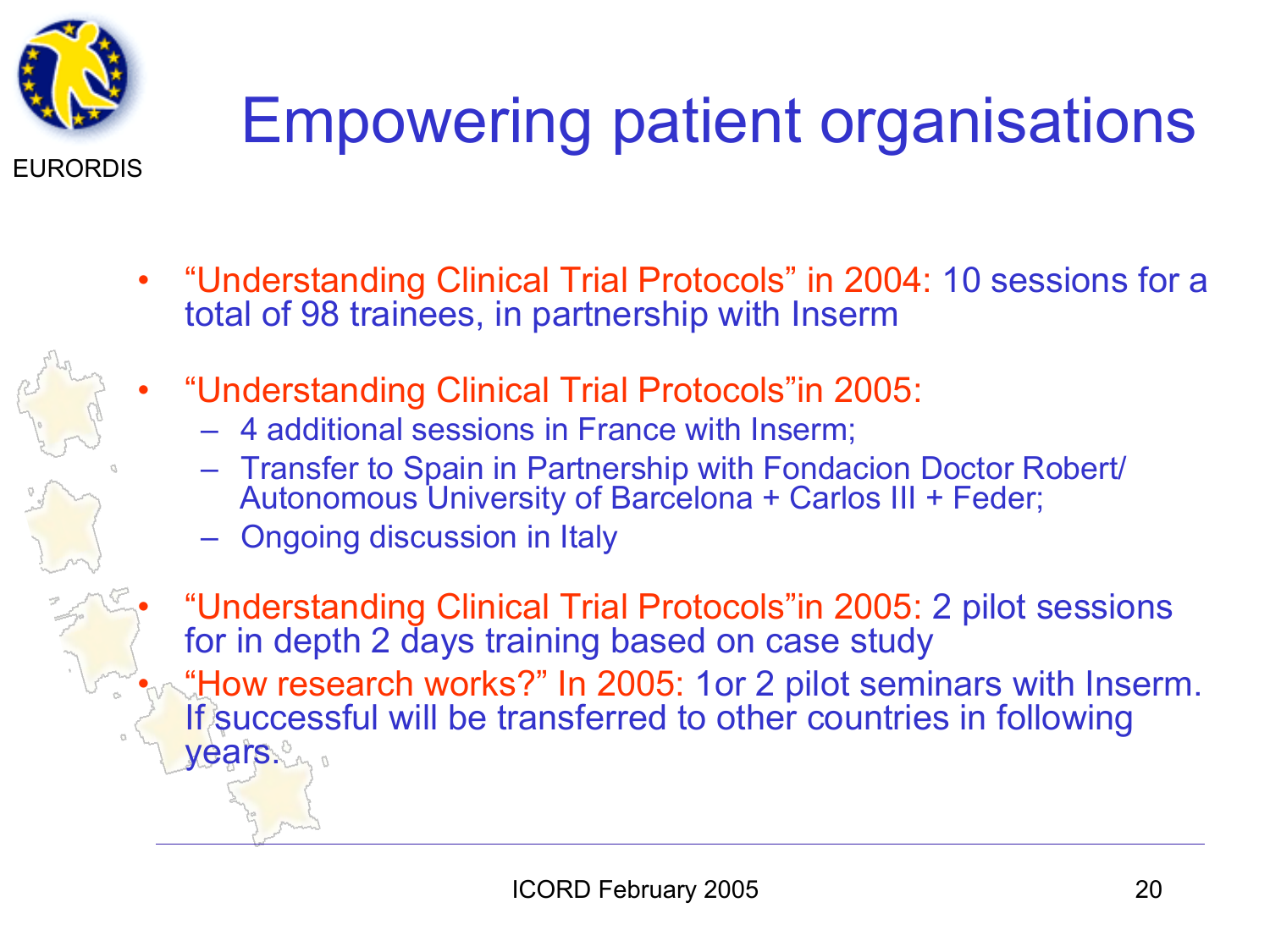

# Take home message 3

- EURORDIS is an accepted partner of EMEA, academia and industry
- It directly fosters research focused on rare dieseases
- and empowers patient-organisations to become drivers of progress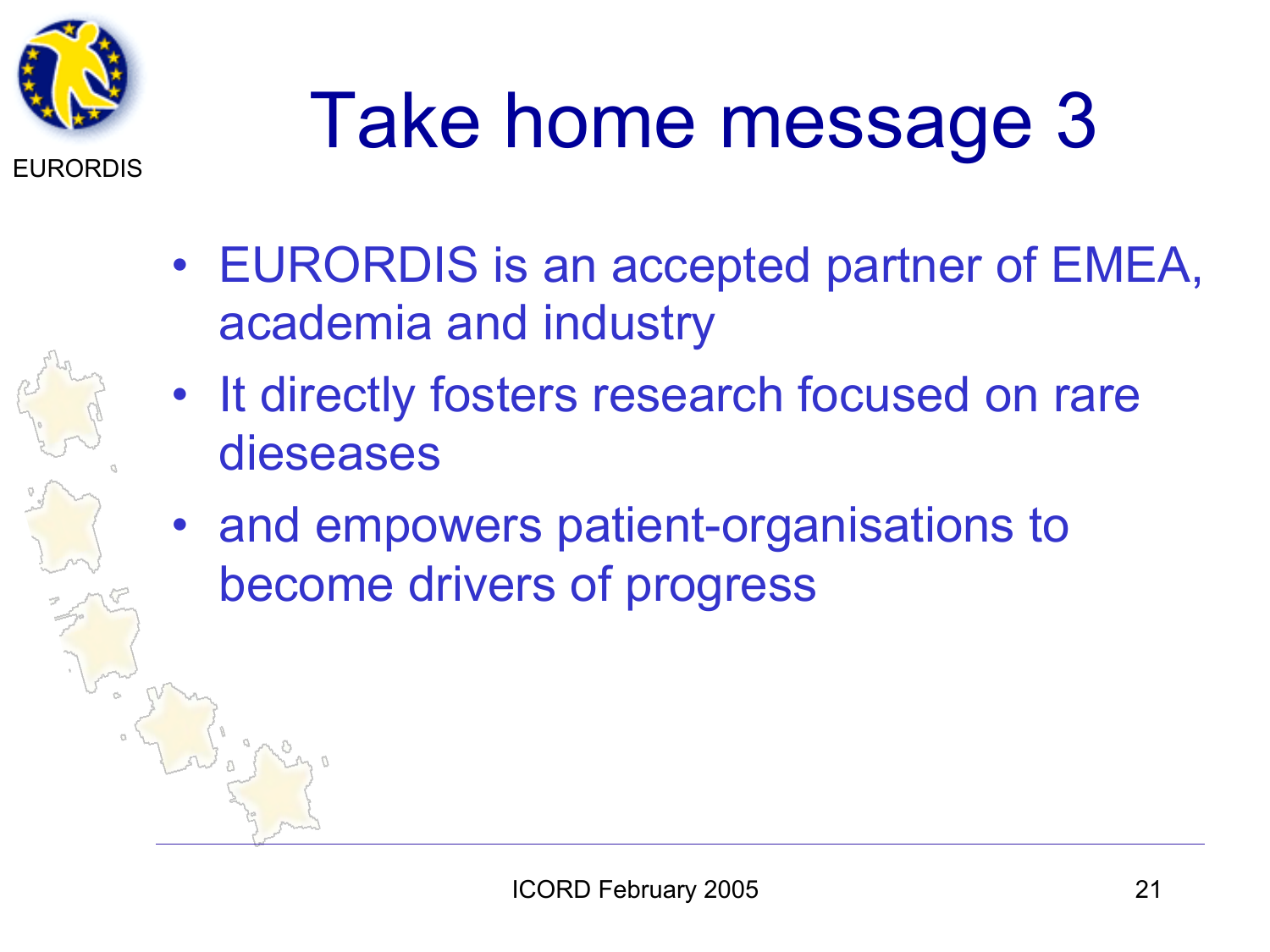

# Added value to the community

- Rare diseases affect about 30 mio citizens of the EU
- Adressing their health needs has an impact on public-health
- RD: the case for EU-policy
- RD can act as "models" for common diseases
	- "Fall-out" for more common diseases likely
- Developing RD-products makes Europe more competitive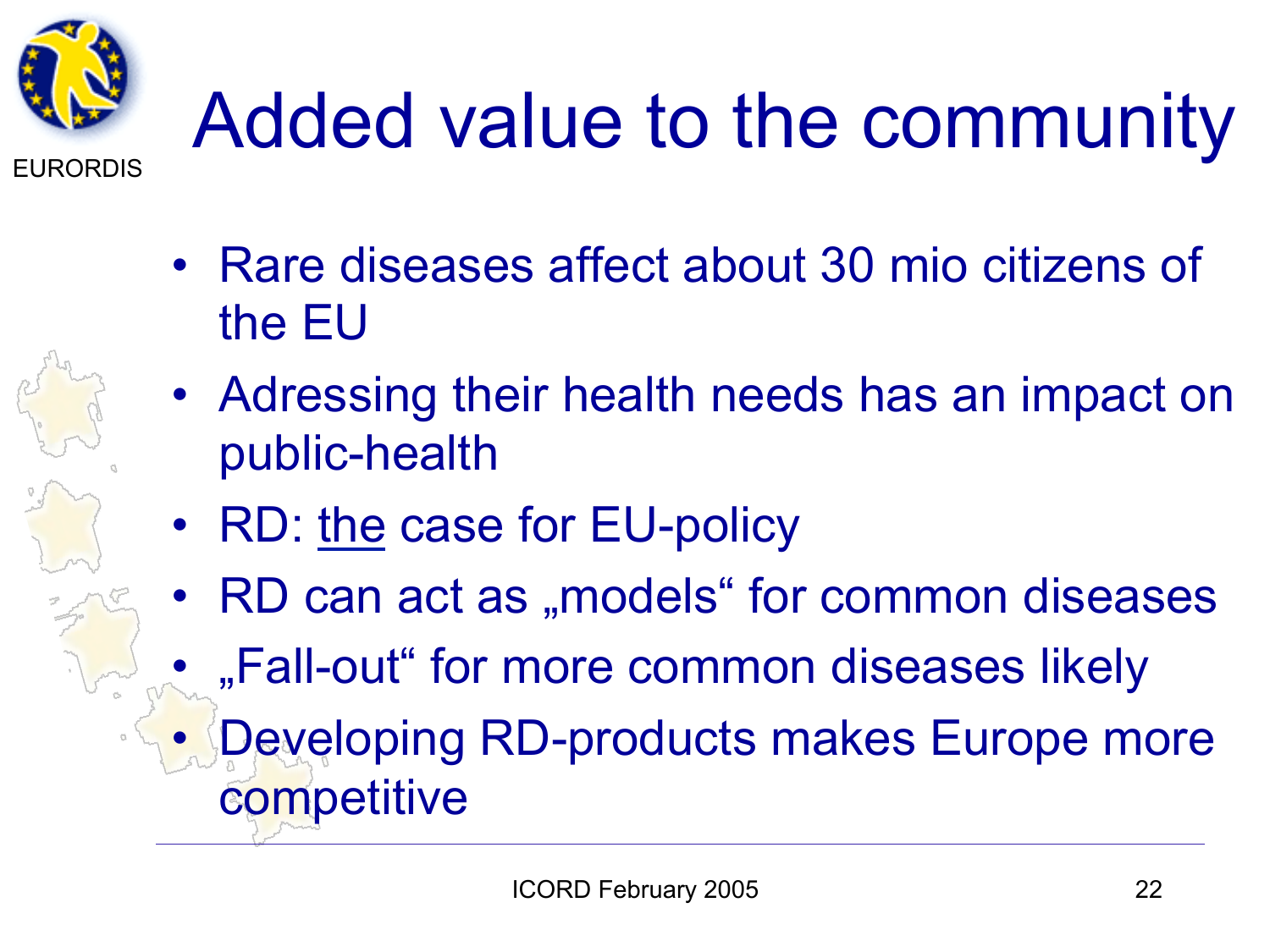

# **Conclusion**

- Patients with RD know their needs
- Re-focusing research arround these needs
- Patient organisations play a fundamental role in driving patient-centred research for their (own) research

• Win-Win: the entire community benefits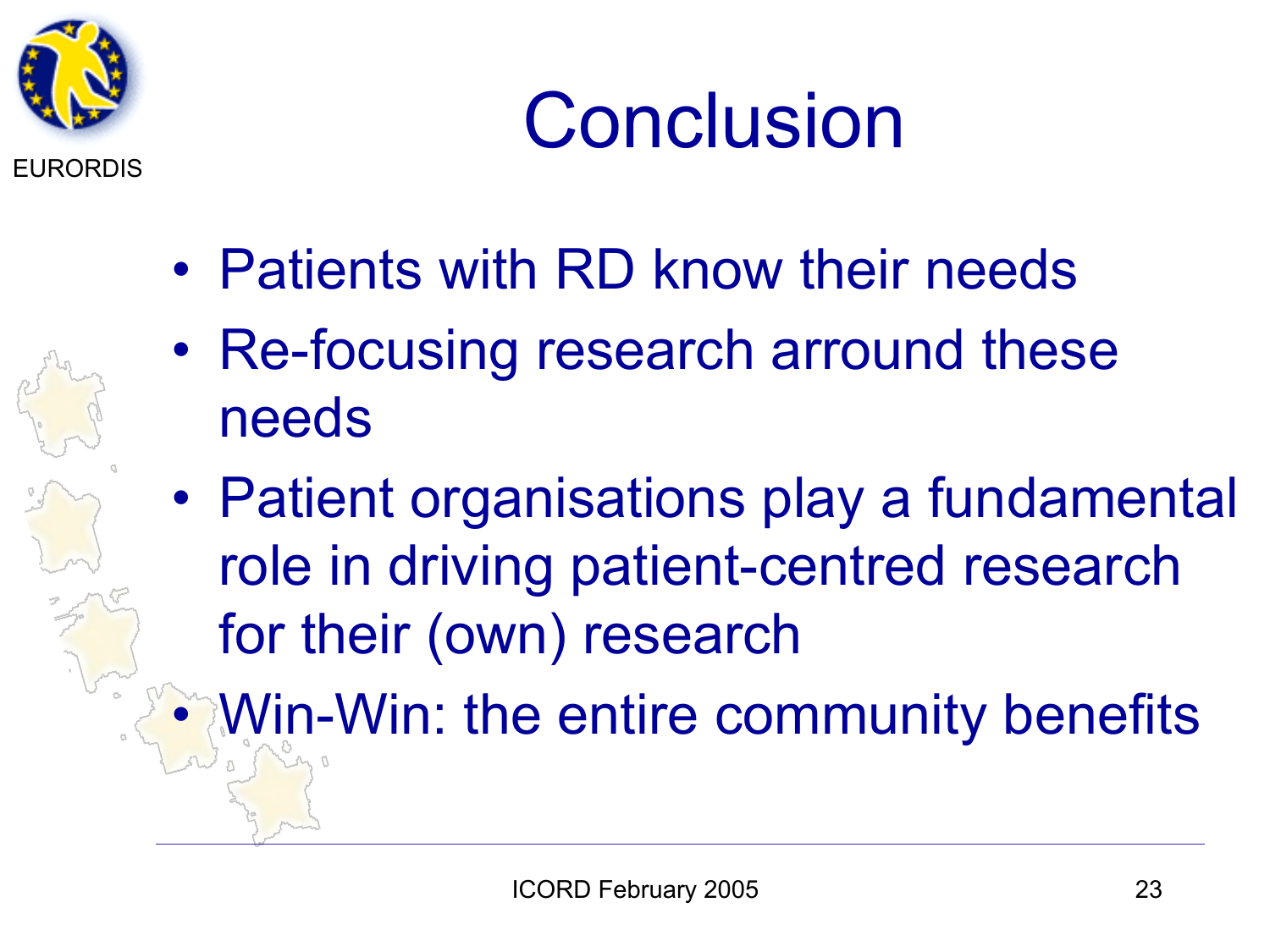

# **European Rare Disease Conference**

EURORDIS



**European Conference on Rare Diseases**  $2005$ 

- 3rd European Rare Disease Conference (Copenhagen 2001, Paris 2003)
- 21-22 June 2005 in Luxemburg
- Commission DG Sanco/EU Presidency/Eurordis
- 300 participants
- 5 langages
- A tool to promote interaction between scientists, clinicians, policy makers, patient groups, media and to develop a common agenda for rare diseases